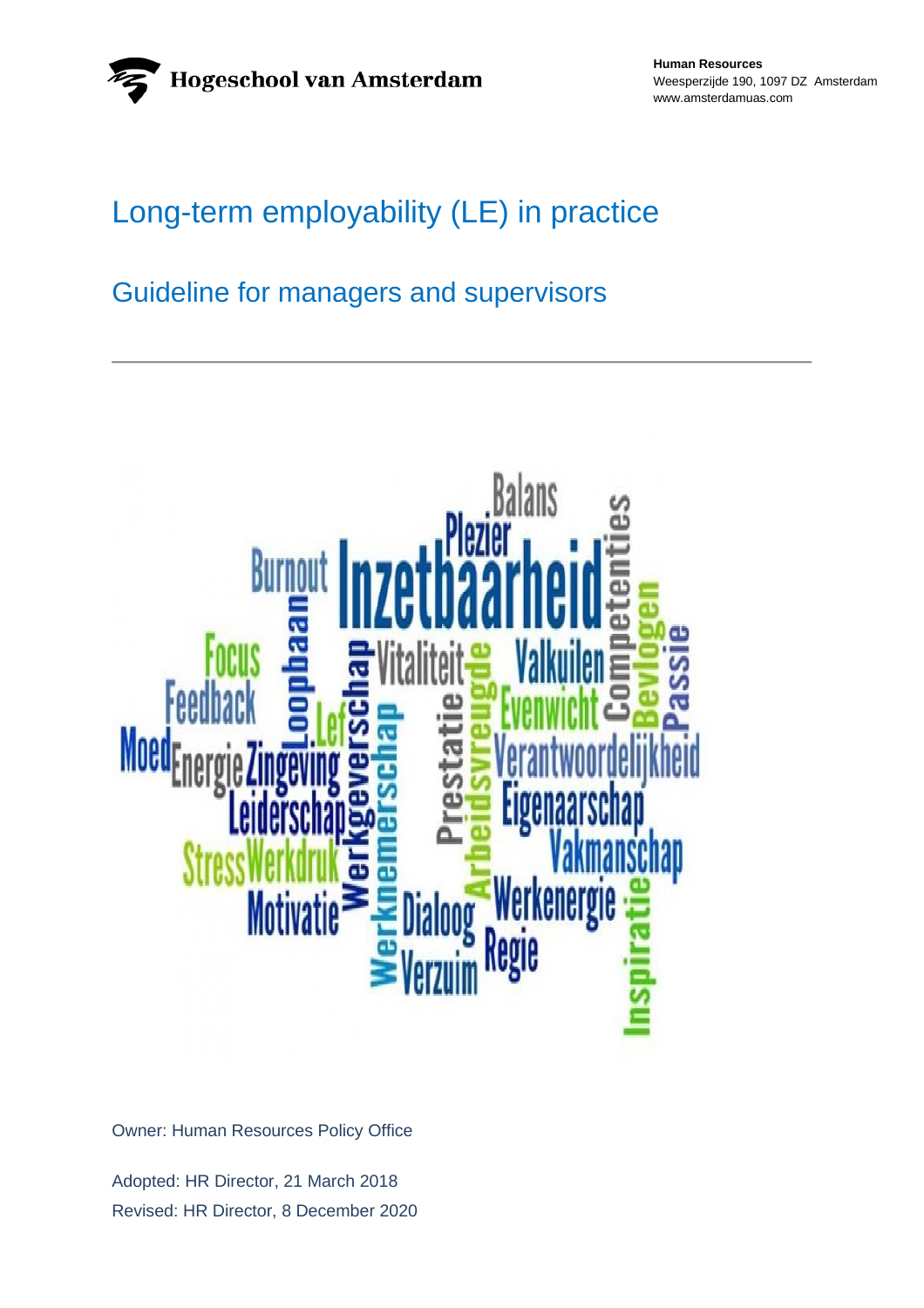# Table of contents

## A) Context and responsibilities

- 1. Collective labour agreement (CAO: *collectieve arbeidsovereenkomst*) arrangements
- 2. AUAS Long-term Employability (LE) Regulations
- 3. Purpose and importance of long-term employability
- 4. What does 'long-term employability' involve?
- 5. What is meant by 'manager or supervisor'?
- 6. What is expected of me as a manager or supervisor?
- 7. Joint responsibility

## B) Points for attention in practical implementation

- 1. Timely planning
- 2. The consultations
- 3. Clarification of use of LE hours
- 4. Making and recording arrangements
- 5. What if arrangements change in the interim?
- 6. Balance between interests of employee and organisation
- 7. Registration and monitoring of LE hours withdrawn and saved

## Appendix: Overview of LE entitlements

- conditions
- budget
- purposes of use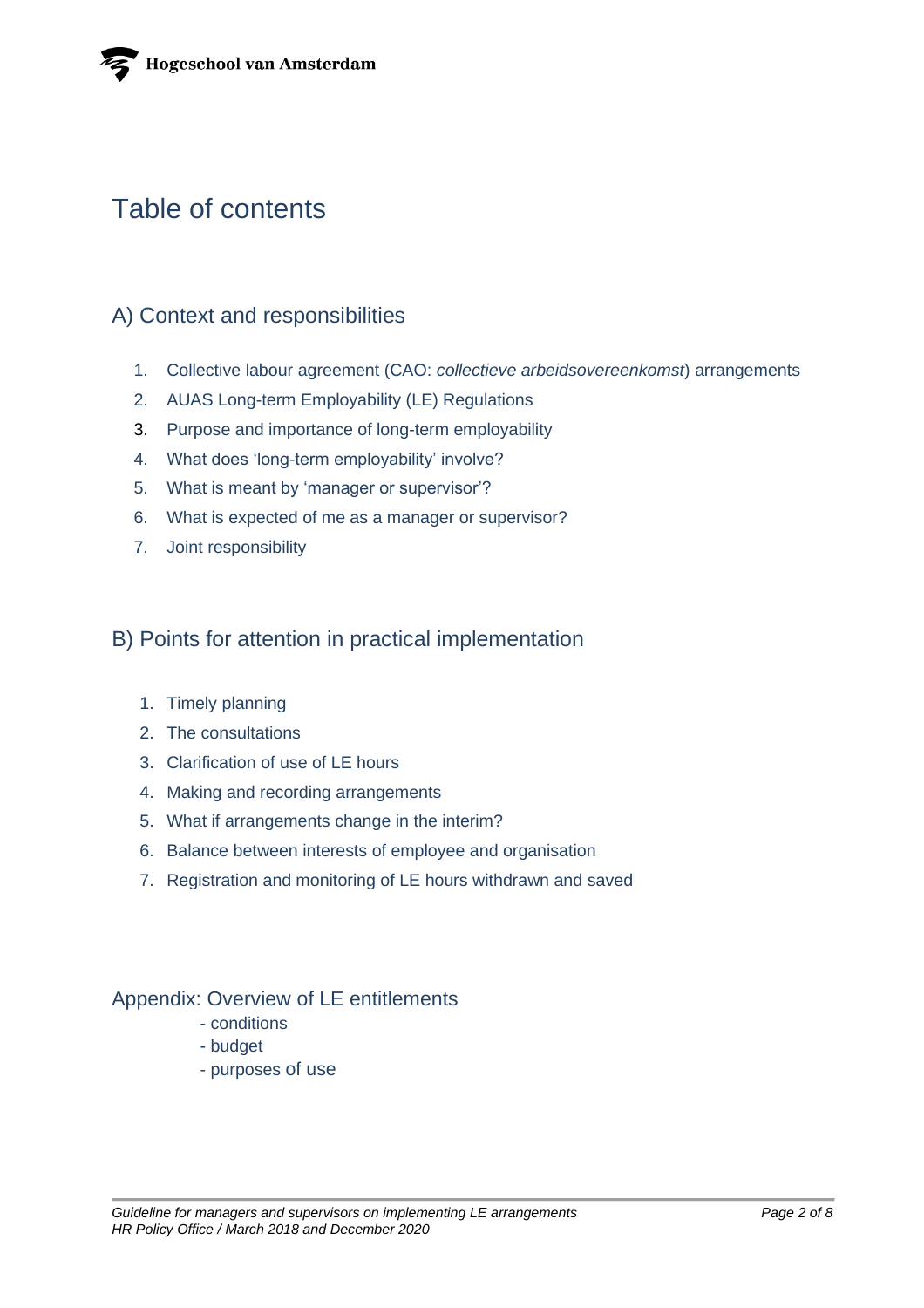## A) Context and responsibilities

### 1. Collective labour agreement (CAO: *collectieve arbeidsovereenkomst*) arrangements

Since concluding the collective labour agreement for universities of applied sciences (CAO HBO: *Collectieve arbeidsovereenkomst voor het hoger beroepsonderwijs*) for 2014-2016, the Netherlands Association of Universities of Applied Sciences (*Vereniging Hogescholen*), as the employers' organisation, and the trade unions have made arrangements about staff members' long-term-employability (LE) (see Chapter M).<sup>1</sup> In doing so, they deliberately opted for an approach in which **not all aspects apply nationwide at collective labour agreement level**; only the main features have been laid down in the CAO HBO. In addition, in consultation with the representative advisory body, AUAS has drawn up LE regulations containing implementation arrangements.

## 2. AUAS Long-term Employability (LE) Regulations

The AUAS Long-Term Employability (LE) Regulations contain detailed implementation arrangements tailored to the specific situation at AUAS. Examples include the manner in which the entitlement to the LE budget is determined, and the preconditions applicable to the use of the LE budget. The purpose of the regulations is to make it **clear to everyone at AUAS** how our organisation implements the LE arrangements laid down in the CAO HBO. The Executive Board, in consultation with the staff faction of the Central Representative Advisory Council, adopted revised LE Regulations on 17 December 2020. Changes to the CAO HBO necessitated a revision of the old regulations. You can find the LE Regulations on MyAUAS, A-Z under  $L \rightarrow$  Long-Term Employability.

### 3. Purpose and importance of long-term employability

The long-term employability scheme in the CAO is meant to provide employees with an opportunity to **actively enhance** their long-term employability, which will help them to keep doing their job effectively, in good health and with satisfaction, and to strike a healthy work-life balance. What matters is that staff make the best possible use of their talents (and continue to do so) when they are in the right place or are moving towards this. The theme of long-term employability is of great importance and becoming ever more so, given the ageing population, the fact that everyone has to keep working for longer and the rapid pace of development, also in education.

### 4. What does 'long-term employability' involve?

Long-term employability may be regarded as a **framework** to which various HR themes are linked. In this respect, the 2017-2020 Strategic HR Agenda states: *'AUAS invests in long-term employability by opting for a comprehensive approach directed at three themes around long-term employability that are inextricably linked, as shown in the illustration:*

- *Professionalisation (talent development, teamwork, leadership)*
- *Vitality (work-life balance, energy, staff engagement) and*
- *Mobility (career development, versatility, flexibility to take on new challenges)'*

In addition, long-term employability means that consideration is given to an employee's **work capacity**, so as to ensure that the work is or becomes as compatible as possible with their physical, mental or social work capacity.

*Guideline for managers and supervisors on implementing LE arrangements Page 3 of 8 HR Policy Office / March 2018 and December 2020*

<sup>1</sup> From 2014, the CAO HBO addresses the long-term employability of all staff members, irrespective of age.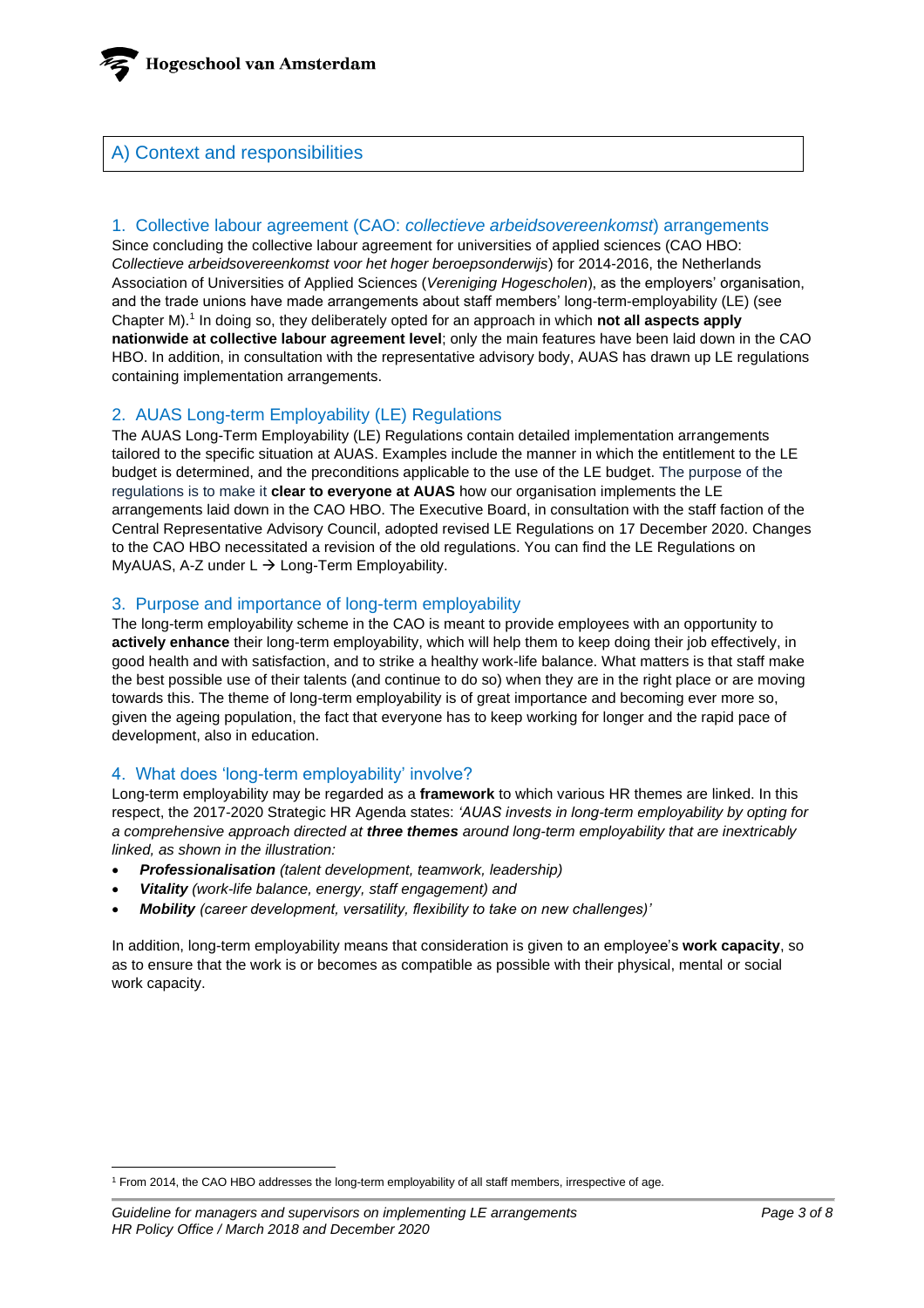

## 5. What is meant by 'manager or supervisor'?

When the CAO HBO refers to a 'manager or supervisor', this is the employee's immediate manager or supervisor.<sup>2</sup> The LE Regulations therefore relate to the immediate manager or supervisor as well. As the immediate manager or supervisor, you can be a functional or a hierarchical manager or supervisor. If you are a functional manager or supervisor, please bear in mind that you can only take a decision on staggering simultaneous withdrawals of saved-up LE hours **in consultation** with the hierarchical manager or supervisor (see section B-6 of this guideline). You can take all other decisions in your capacity of functional manager or supervisor. However, both functional and hierarchical managers or supervisors are obliged to seek the HR advisers' prior advice about decisions as referred to in Article 13(2) of the LE Regulations ('Unforeseen circumstances'). See also section B-6 of this guideline in this respect.

## 6. What is expected of me as a manager or supervisor?

As a manager or supervisor, you are responsible for supporting your employees in the best possible way and helping them enhance their long-term employability. You do so especially by holding **consultations** with employees, in which you discuss what they need in order to improve their long-term employability and how they intend to use their LE budget. The strength and success of the LE scheme are not so much related to the LE budget made available, but rely more on the consultations between you and your employees about their long-term employability. The LE budget is only a means to this end.

Another important point is raising the issue of long-term employability with your **team or department** and discussing how you can promote long-term employability together, for example by encouraging a positive learning climate, social safety in the team and an environment in which people can think outside the box. Holding these consultations with your employees and with your team obviously requires particular competences. If you **need support** in this context (such as training, peer consultation or coaching), then please discuss this with your HR adviser or check out opportunities for professionalisation in this area on the AUAS Academy website.

## 7. Joint responsibility

The primary consideration is that long-term employability is a joint responsibility of both employer and employee. Each year, employees obtain a budget in LE hours which they can use during the same year in order to improve their long-term employability. **Good employee practices** dictate that employees actively use their LE budget, while **good employer practices** dictate that you, as the manager or supervisor, support and facilitate employees in the best possible way.

<sup>2</sup> See Article M-1f(2) of the CAO HBO.

*Guideline for managers and supervisors on implementing LE arrangements Page 4 of 8 HR Policy Office / March 2018 and December 2020*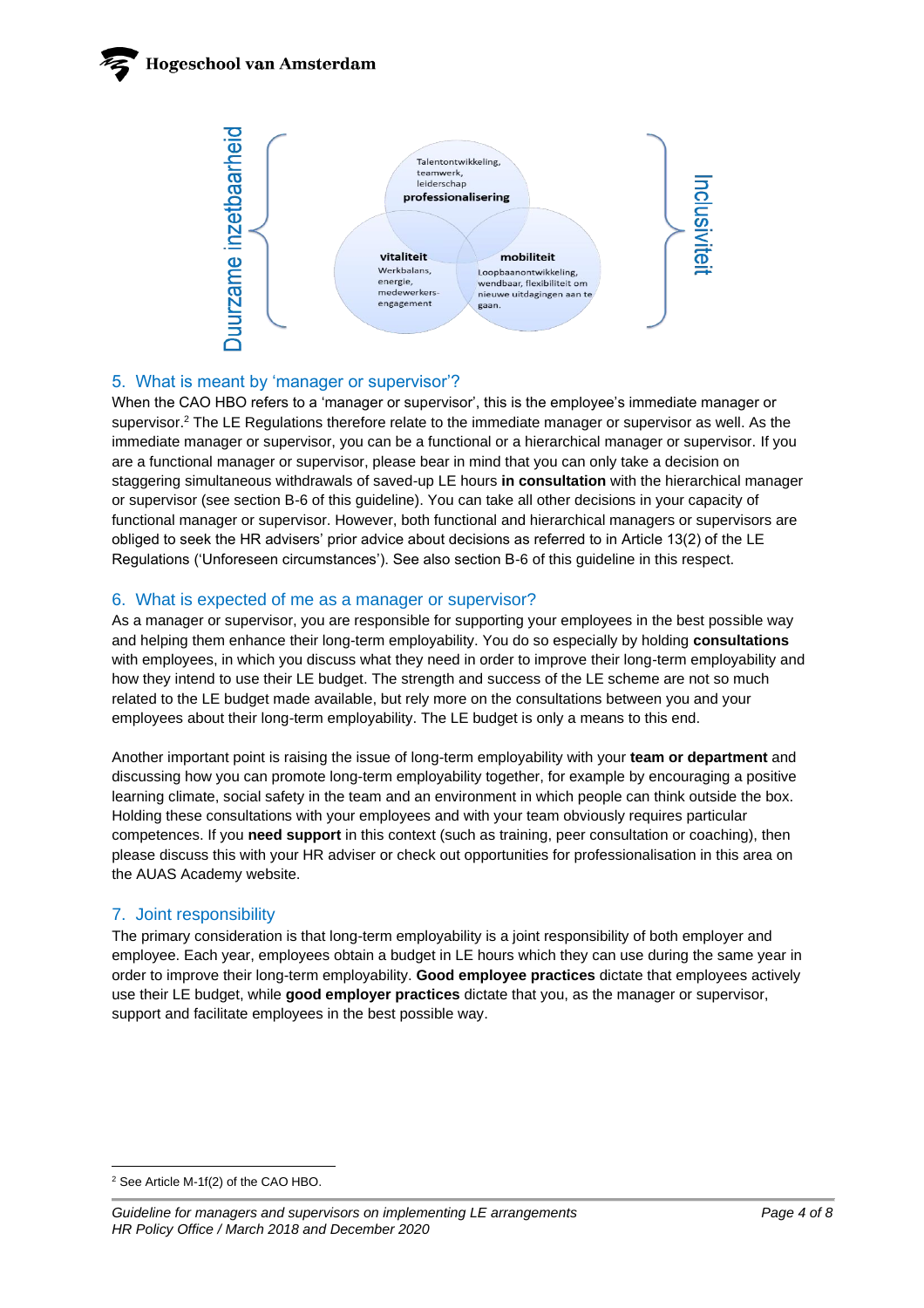## B) Points for attention in practical implementation

This section explains a few elements of the LE Regulations in more detail. The purpose of this is to offer some **points of reference** for resolving practical implementation issues that you may encounter as a manager or supervisor. If you still have doubts or questions about the possibilities of application after reading this section, then please contact your HR adviser.

## 1. Timely planning

In order to ensure the proper organisation and planning of the activities of your team or department, you need to be aware of your employees' LE plans at the earliest possible stage. You and the employee should make arrangements on this during the annual performance review, but if this is too far in the future for proper planning, discussing this element of the review may be brought forward. It is especially important for lecturers and programme teams to make arrangements at the earliest possible stage, since these affect planning of (teaching) activities and the teaching timetable. These planning discussions for the forthcoming academic year are often held as early as January.

### 2. The consultations

The collective labour agreement sets out the purposes for which LE hours may be used (*see Article 6(3) of the LE Regulations, as well as the last page of this guideline*). You will need to discuss with your employee during the annual performance review (or during a separate meeting held earlier) whether he wants to use his LE hours, and if so, how. The choices in this respect (purpose, extent, desired moment) are always up to the employee. What matters here is not just the manner in which the hours will be spent (the LE budget is only a means), but especially the meaningful discussion about your employee's long-term employability: what does it mean for him, what are his ideas on this point, what are his ambitions, could he need more time temporarily for providing informal care, or does he want to explore a change of work? You should talk about how your employee wants to flesh out his sustainable employability and how using LE hours can help him achieve this.

## 3. Clarification of use of LE hours

The LE hours annually assigned to your employee are used for one of the three purposes specified in this context in the CAO HBO (see Article 6(3) of the LE Regulations or the last page of this guideline in this respect).

#### **Use during the year**

From 2021, employees are meant to use the LE hours during the year to which the entitlement relates. In principle, there is no exception to this rule. Any LE hours not withdrawn will lapse at the end of each year. From 1 January 2021, hours can no longer be saved up.

#### **Savings balance**

Obviously, the employee will not lose the LE hours saved up to and including 31 December 2020. He will keep these LE hours, which must then be used within a period of three years (1 January 2021 to 31 December 2023 inclusive) where possible. You will need to discuss the use of these hours at an early stage and record the arrangements in writing. If the use of this savings balance means that you have to hire replacement staff, you will be able to fund the replacement costs out of the central provision created by AUAS.

#### **Waiver of rights**

Although this will rarely happen, it is possible that your employee decides not to make (full) use of his LE hours in any year. We want to mention this anyway; using the hours is a right, not an obligation. If your employee indicates that he does not want to use his LE hours, do try to convince him that improving his long-term employability is important, not just for himself but also for the team's results and those of the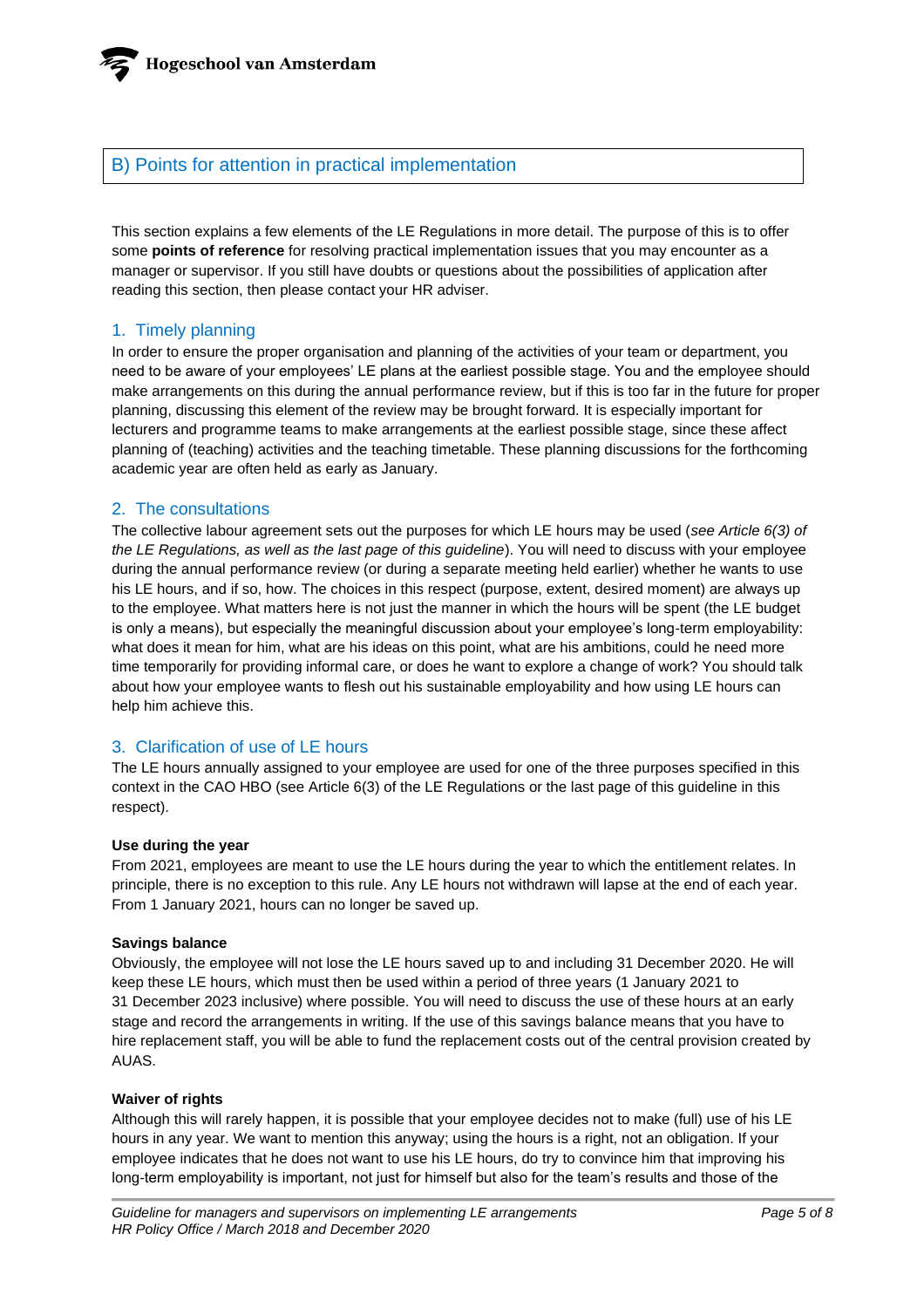organisation as a whole. After all, the scheme and the LE hours are there for a reason. In addition, it is your job as the manager or supervisor to find out the real reason why your employee waives LE entitlements and whether this is a well-considered choice (the employer has a duty of investigation).

It cannot be so, for example, that your employee waives his LE hours because he is too busy. After all, the employer must provide the employee with an opportunity to use his LE hours. Try to reach a wellconsidered decision in dialogue with your employee. If your employee should adhere to his decision not to use LE hours, however, he has the right to do so. In that case you must obtain a written statement from your employee which shows unambiguously that he waives his LE hours.

## 4. Making and recording arrangements

Each year, you make arrangements with your employee about the use of the LE hours during the annual performance review or an interim meeting. These arrangements (including interim changes) are always confirmed in writing and added to the personnel file. You will need to ascertain that the written arrangements have your employee's approval; it is his choice how to use his LE entitlements.

## 5. What if arrangements change in the interim?

#### **Interim changes at the employee's request**

It may happen that your employee asks you to change arrangements made earlier, for instance due to unforeseen circumstances. Obviously, the employee will discuss this with you and you will subsequently make new arrangements. Do make sure again that these are properly recorded in writing (reason for change and new arrangements). You will be unable to refuse such a request to change arrangements; what matters is your employee's employability and his choice on this point should prevail.

#### **Employee has been negligent**

Although such occasions will be rare, it may happen that LE hours about which you made written arrangements with your employee turn out to have remained unused at the end of the year because the employee failed to make new arrangements with you in this respect. In that case, these hours will be deemed to have been used (see Article 6(10) of the LE Regulations), since as a manager or supervisor you may expect your employee to keep their side of the bargain.<sup>3</sup> However, if this results in a situation that is unreasonable for the employee, as their manager or supervisor, you may take a different decision pursuant to Article 13(2) of the LE Regulations ('Unforeseen circumstances'). Example: a situation unreasonable for the employee exists if the negligence occurred during a period of upheaval, for instance due to a death in the family.

#### **Interim changes at the manager or supervisor's request**

As a manager or supervisor, can I also ask an employee to change arrangements? You can, but you should exercise this option with restraint. New arrangements can be made in consultation and within reason. If the employee agrees to this, there is no problem. However, if an employee is unable or unwilling to change the arrangements and therefore adheres to the earlier arrangements, they will have the right to do so; the point of departure is that it is the employee's choice that matters most.

### 7. Balance between interests of employees and the organisation

#### **Possibility of staggering withdrawal of hours**

The LE scheme is not meant to result in an uncontrolled (large) number of unused LE hours that jeopardises capacity in the workplace. You therefore need to hold timely discussions with your employees and the team and make arrangements. What if you nevertheless encounter the problem that too many employees want to use their saved-up hours simultaneously? How do you strike a proper balance between the employee interests of and those of the organisation?

<sup>&</sup>lt;sup>3</sup> In this context, an exception applies for the period from August 2015 to December 2017 inclusive. Because manager or supervisors and employees were relatively unfamiliar with the scheme during that period, any hours not used in that period will remain available. The employee and his manager or supervisor should make arrangements about these hours as soon as possible.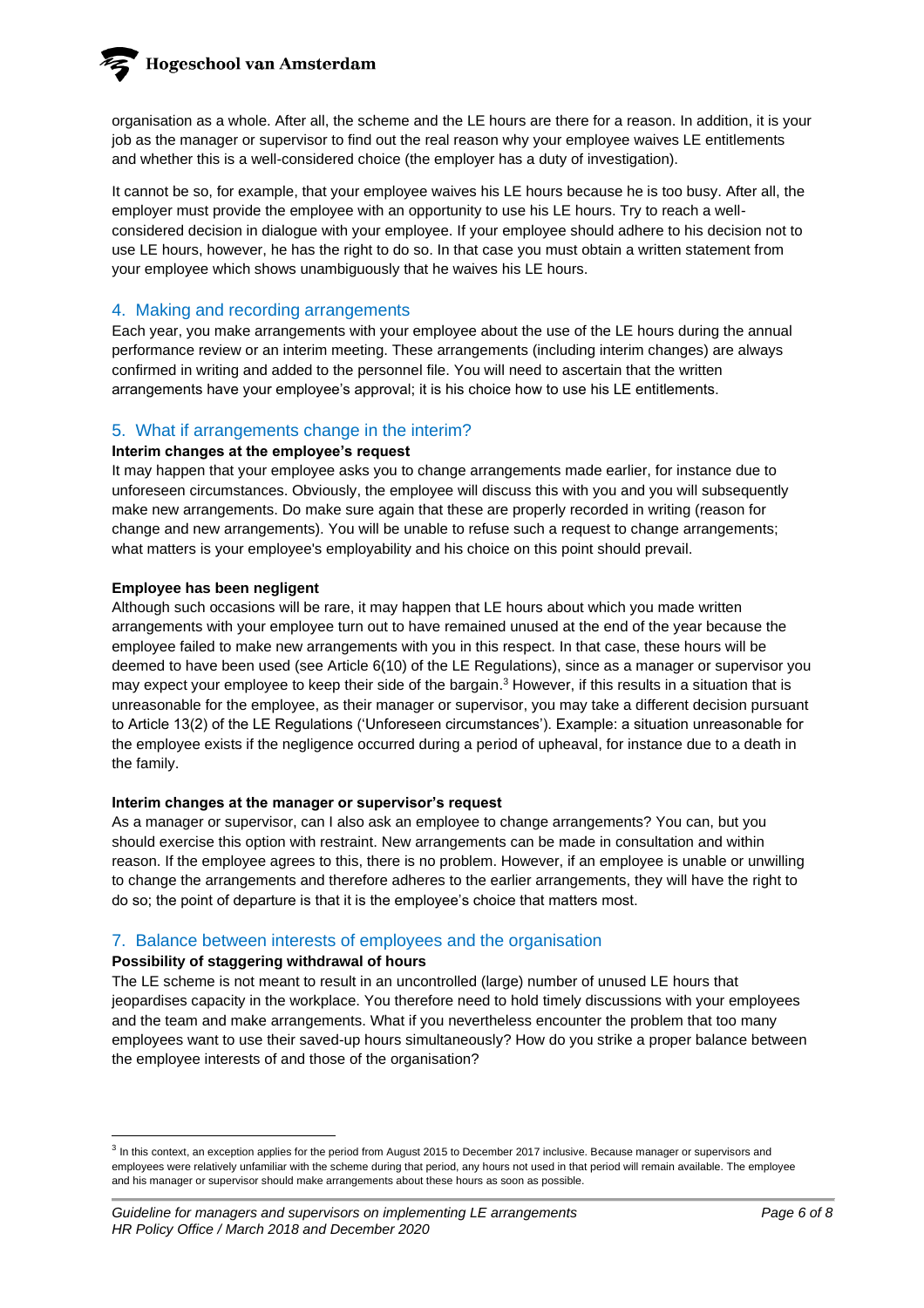If this poses a serious risk to the continuity of the activities of your team or department, as the manager or supervisor, you can cap the number of employees who can use saved-up LE hours simultaneously (see Article 7(5) of the LE Regulations). However, this is an extreme measure which can only be taken if all other options have been exhausted. Therefore, you must always **first consult your team** in order to look for alternatives. In most cases, such consultation will result in an acceptable solution. If you are nevertheless unable to arrange a proper distribution, as a last resort you can cap the number of employees who can use their savings balance simultaneously.

**Please note** that if you are a functional manager or supervisor, you can only take this decision in consultation with the hierarchical manager or supervisor. The hierarchical manager or supervisor will always report such a decision to the Director of Operations or the director of the service or staff department. In addition, the Director of Operations or the director of the service or staff department will annually evaluate the application of such decisions with the **Representative Advisory Council**.

#### **Option to decide differently**

If the full application of the LE Regulations has **disproportionate adverse consequences** for an employee, as manager or supervisor you may decide to make a different individual arrangement with your employee (see Article 13(2), 'Unforeseen circumstances'). A disproportionate adverse consequence will occur, for example, if an employee postpones their withdrawal of LE hours at your request, but is thereby prevented from accruing new hours. You may then decide to allow the accrual of LE hours in this situation, even though this means that the number of 200 saved-up hours will be exceeded.

Although more situations are conceivable that may have unreasonable consequences for an employee, we cannot identify them all in this guideline, nor do we want to. It is essential that you take great care in applying Article 13(2). We trust that as a manager or supervisor, you will make a professional and wellbalanced assessment, based on a mature employment relationship between you and your employee. In any event, the rule is that you must always seek the **prior advice** of your HR adviser in such cases.

## 8. Registration and monitoring of LE hours withdrawn and saved

**Support staff** employees must register the use of the LE hours (number of hours, purpose, date(s) in DSPM, based on the arrangements you made in this respect; this applies both to the annual hours and to the savings balance (if any). **Teaching staff** employees only need to register the use of the savings balance in DSPM. Since the annual hours are incorporated into the annual workload, registration in DSPM will not be necessary.

You must **check during the year** whether the LE hours are used as arranged; this will prevent surprises at a later stage. Via DSPM (the →'Leave' tile under the 'Personnel' tab), you always have an up-to-date overview of used and outstanding LE hours for each employee and for the team as a whole. If you are a functional manager or supervisor and have no access to 'Staff tasks' in DSPM, please ask the hierarchical manager or supervisor or the HR adviser to supply you with this information at regular intervals.

### Any questions?

We hope that this guideline has provided you with some points of reference as regards the implementation of the LE Regulations, by explaining some aspects in more detail and illustrating these points with examples. If you still have doubts or questions about LE options and their application after reading this guideline, please contact your HR adviser.